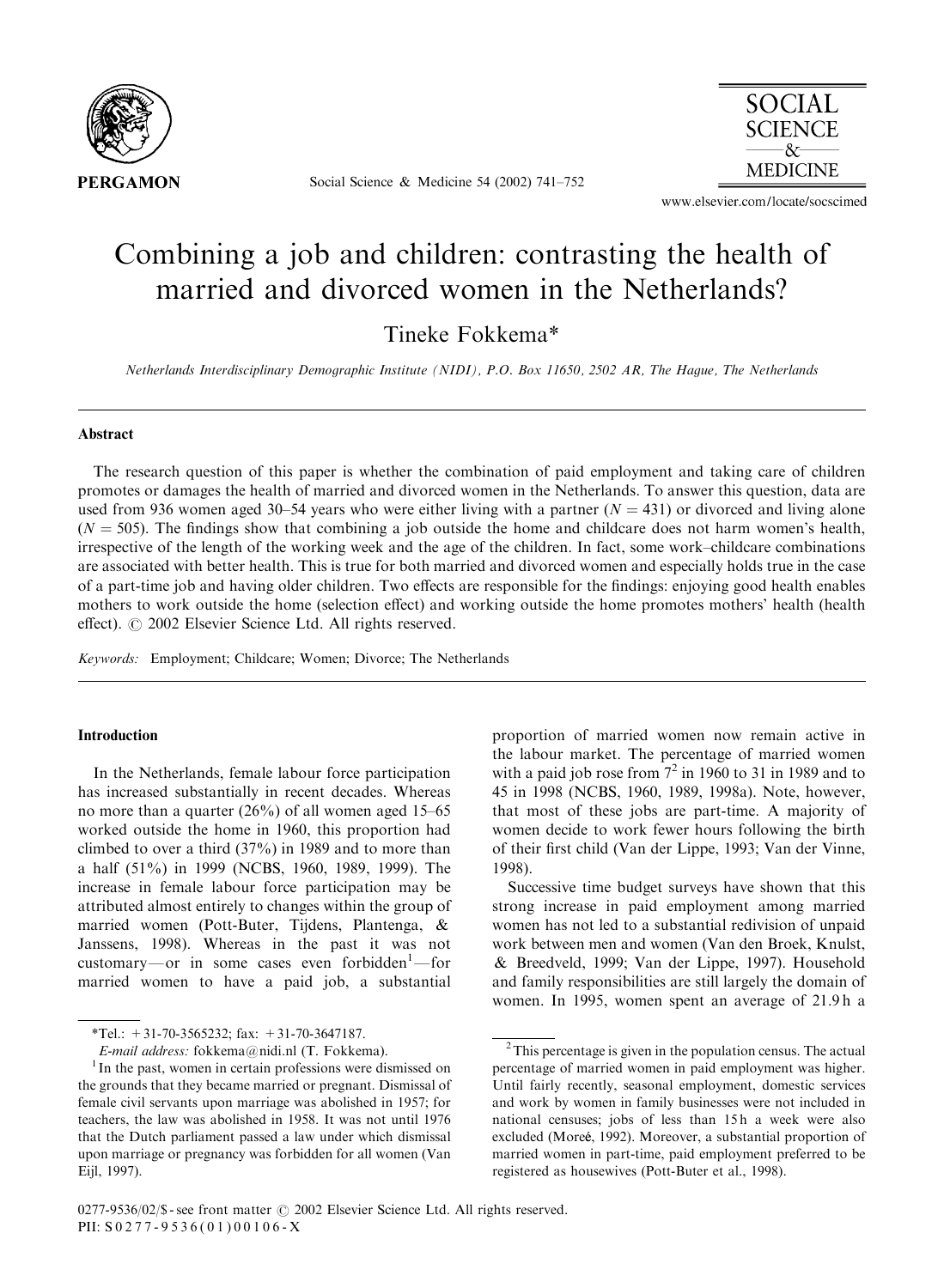week on housework and 3.7 h on caring for children and other household members (total 25.6 h); in 1975 this figure was 28.6 h (25.5 h housework and 3.1 h caring duties). Men, on the other hand, spent an average of 2.9 h more per week on household and family responsibilities in 1995 than in 1975: an increase from 8.2– 11.1 h a week. Men, moreover, tend to spend these hours on the less tedious aspects of housework and childcare (Knijn, 1992; Van der Lippe, 1993, 1997). These days, for example, they are more inclined to wash the dishes, vacuum the house and put the children to bed, but tasks such as cleaning the kitchen floor, the windows or the lavatories, ironing and changing nappies are primarily left to their wives. So, for married women in general and mothers in particular working outside the home generally means having to take on an additional role: women still tend to assume prime responsibility for homemaking duties, alongside their paid jobs.

Divorce does not improve women's circumstances but leads to undertaking increased household and childcare responsibilities. Divorced women are almost always granted custody over their children. Co-parenthood is still very uncommon in the Netherlands (Kalmijn  $\&$  De Graaf, 1999). Even today, the most common parental access arrangement is that the children stay with their fathers every other weekend and that public and school holidays are divided amongst both parents. This means that as a rule, responsibility for day-to-day childcare is assumed by divorced women, and that they must inevitably combine these duties with paid employment.

It has been said that combining work and children could damage women's health. Having to divide one's attention and time between 'babies and briefcases' could, for example, lead to a conflict of roles and put a strain on women, which in turn could result in fatigue, stress and, eventually, in illness (Van Poppel, 1996). Balancing work and children could, conversely, improve women's health since working outside the home could make a welcome change from the less pleasant activities and situations at home, and vice versa. In this article, we shall examine the effects of combining a job and childcare on the health of married and divorced women aged 30–54 years. The central research question is: Does combining work and children promote or damage the health of married and divorced women?

# Past research

The study of the relationship between women's various roles and their state of health is not new(Dutch studies: Bekker, 1995; Guérin, De Heus, & Diekstra, 1997; Groenendijk, 1998; Van Reekum, 1988; Veerman a Verheijen, 1984. Non-Dutch studies: for a review, see Baruch, Biener, & Barnett, 1987; Menaghan & Parcel, 1990; Repetti, Matthews, & Waldron, 1989; Waldron,

Weiss,  $\&$  Hughes, 1998).<sup>3</sup> The main focus in earlier work was women's role as employees and mothers.<sup>4</sup> Studies arrived at the almost unanimous conclusion that combining a job outside the home and childcare seems to promote women's health rather than to have a harmful effect on their health. However, in most cases this conclusion is drawn because there appears to be a positive correlation between health status and the two individual roles. In other words, both paid employment and having children are individually and positively related to women's state of health.<sup>5</sup> As a result, working mothers tend to be in better health than housewives. Only a few Non-Dutch studies also found a relationship, either positive or negative, between health status and the combination of employment and motherhood (e.g., Nathanson, 1980; Waldron & Jacobs, 1989).

These findings are often explained by the role accumulation hypothesis, namely that each individual role encompasses specific elements that promote people's health. For example, a job outside the home offers social contacts, professional challenges, a sense of responsibility, self-respect and self-worth as well as an income of one's own and less financial dependence on one's (ex-) partner or the state. Childcare, on the other hand, offers intimacy and affection, responsibility for dependents and an opportunity to be of importance to others. People who combine both these roles are able to develop their talents to the full, which is an enriching experience and makes it less likely that they will feel stuck in a rut. Apparently, this welcome variety in one's life outweighs the time and energy one needs to invest in these roles.

Despite the overwhelming consensus between these studies, the findings should be interpreted with due care. Almost all the studies measured women's health at one

 $3$  Health has several dimensions. The studies we refer to focus on the differences between women in mortality, physical health or psychological distress. Measurement of the latter two greatly differs. For instance, subjective health, chronic diseases, mobility problems, limitations to carry out activities of daily living and the use of medicine, are just a fewexamples in which physical health is measured.<br><sup>4</sup>Some studies also address the role of women as wives, in

addition to examining their role as employees and mothers. Note, however, that these studies tend to be interested in the degree to which women's health is protected by marriage rather than in the effect on women's health of caring for others, in this case for the partner.<br><sup>5</sup>Agreement between the studies is strongest with respect to

the positive relationship between women's health and paid employment. There is less agreement regarding the positive relationship between women's health and the presence of children: a number of studies did not find any significant health differences between childless women and mothers (for an overview, see Macintyre, 1992; Ross, Mirowsky, & Goldsteen, 1990).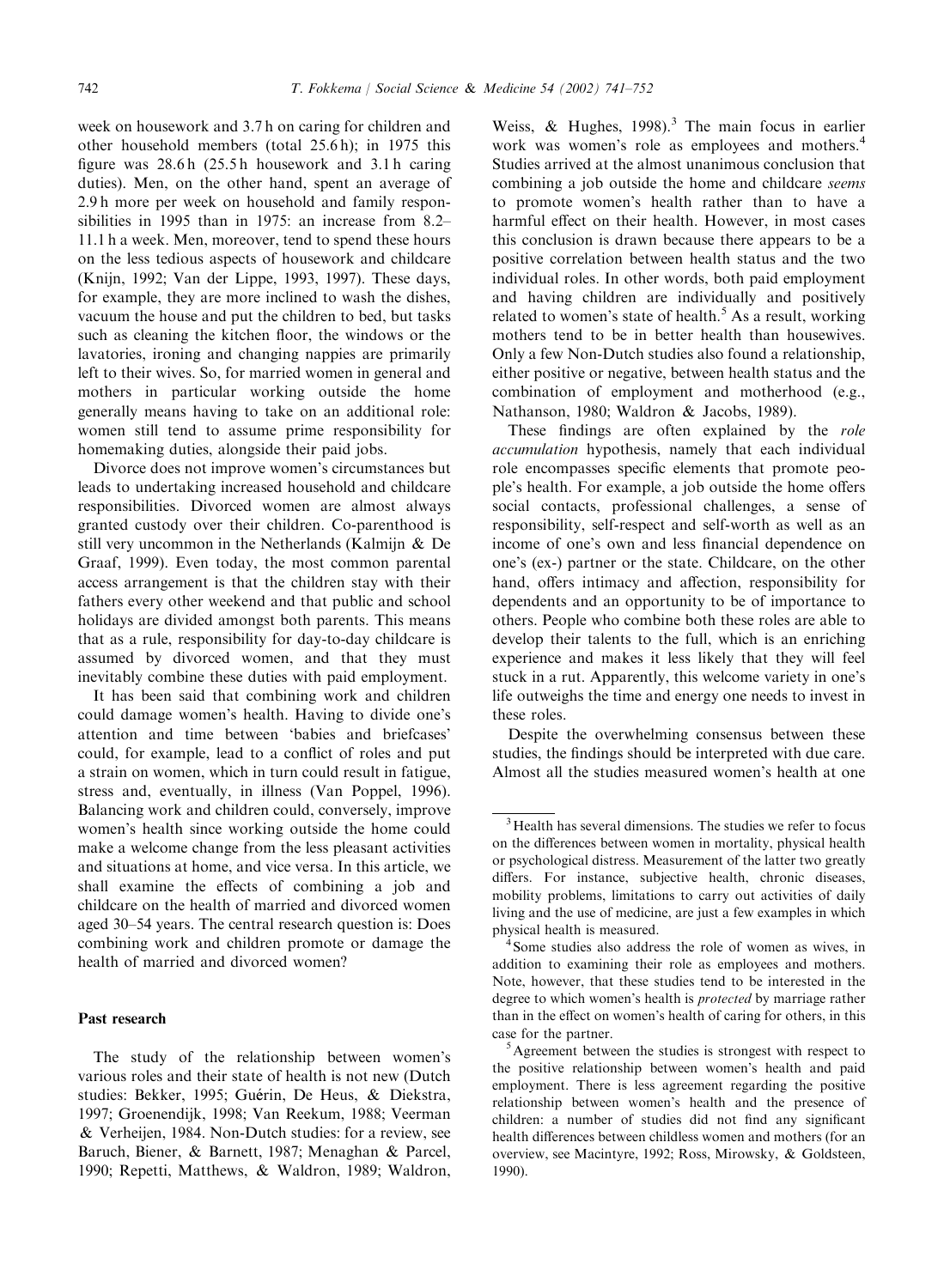point in time; possible differences in health status between the groups of women distinguished prior to the time of the survey were not taken into account. As a result, the direction of cause and effect remains open. Paid employment and childcare can be a source of good health. However, it may be a matter of selfselection in the sense that balancing work and children is only an option for women who are in good health in the first place. Even though none of the researchers exclude the possibility that selection effects may have affected their research findings, they still draw the conclusion that a job and motherhood promote women's health.

A positive relationship between having children and health may be partially the result of self-selection. Women who have health problems will be less inclined or may be less able to have children. Two arguments can be put forward in support of the view that self-selection also affects women's labour force participation. First, employers are placing ever-greater demands on the health status of their employees and the selection of employees on the basis of their health is therefore becoming stricter. As a result, people who (continue to) have a job, tend to be in good health. This is the socalled 'healthy worker effect' (Marcus  $\&$  Siegel, 1982; Nathanson, 1980). A second argument is that the notion persists that it is the duty of men to earn an income for their families. Men with health problems are therefore less likely to stop working of their own accord. For women, on the other hand, having a paid job is still often seen as a personal, voluntary choice. As a result, women in general and mothers in particular are encouraged to withdraw from the labour force, and the decision to devote oneself entirely to housework and childcare is widely respected in the Netherlands. Many women therefore tend to combine a paid job and family responsibilities only if it does not constitute too much of a burden, that is to say, if they are physically and mentally able to cope with 'working a double day'. Given the above, we shall pay explicit attention to possible selection effects when answering our central research question. In the analysis we shall adjust for any health problems that were suffered or contracted in the past.

A second drawback of the studies that have been conducted so far is the simplistic distinction that researchers tend to make between women with and without a paid job and between women with and without children living in the parental home. The health effects of being in paid employment may be related to the level of job and the length of the working week. The above-mentioned positive elements of working outside the home apply primarily to high-level, more 'extensive' jobs; whereas low-level, part-time work tends to be tedious and heavy with limited career prospects and opportunities for personal development. As for childcare, it is expected that the health implications will be related to the age of the children. The younger the children, the more care they need.

Differentiating between type of job and age of the children is particularly relevant when women combine paid employment with childcare. In the Netherlands, most women still give priority to the family. Compared to most other European countries, Dutch women are less inclined to put out a great part of the childcare to someone outside of the household. As a result, their situation on the labour market is usually adapted to the situation at home (Visser, 1999). This is particularly clear immediately after the birth of a child, when an overwhelming majority of women exchange their fulltime job for a part-time job (NCBS, 1998b). Under these circumstances, balancing work and children will generally be felt as a welcome relief rather than a heavy burden. Having a full-time—or almost full-time—job in combination with young children may, on the other hand, have a detrimental effect on women's health. However, this relatively small group of women has largely been overlooked in studies that merely distinguish between whether or not women have a paid job and children living at home. In order to determine the extent to which the burden of (combining) a job and children affects women's health, this study will explicitly address the length of the working week and the age of the children.

A final drawback of existing research regards the specific group of women studied. Most studies that examine the health effects of juggling the responsibilities of motherhood and employment tend to study married women only. However, paid employment and family roles often have different implications for divorced women. On the whole, divorced women are more likely to work out of financial necessity and they receive no assistance from a partner in the performance of their homemaking duties. As a result, it is quite likely that the health implications of combining a job and children differ for divorced women and for married women. Therefore, it is important to separately analyse these two groups of women.

## Source of data and measuring instruments

The data used have been taken from the research programme Scheiding in Nederland (Divorce in the Netherlands, SIN). For the purpose of this programme, interviews were held with 2346 people aged 30–75 years in the second half of 1998. The respondents constituted a stratified sample, subsumed under one of the following three categories: (a) first-married, (b) divorced persons who are not remarried, and (c) divorced persons who are remarried. The divorces, in which the two latter groups were involved, do not necessarily refer to first marriages.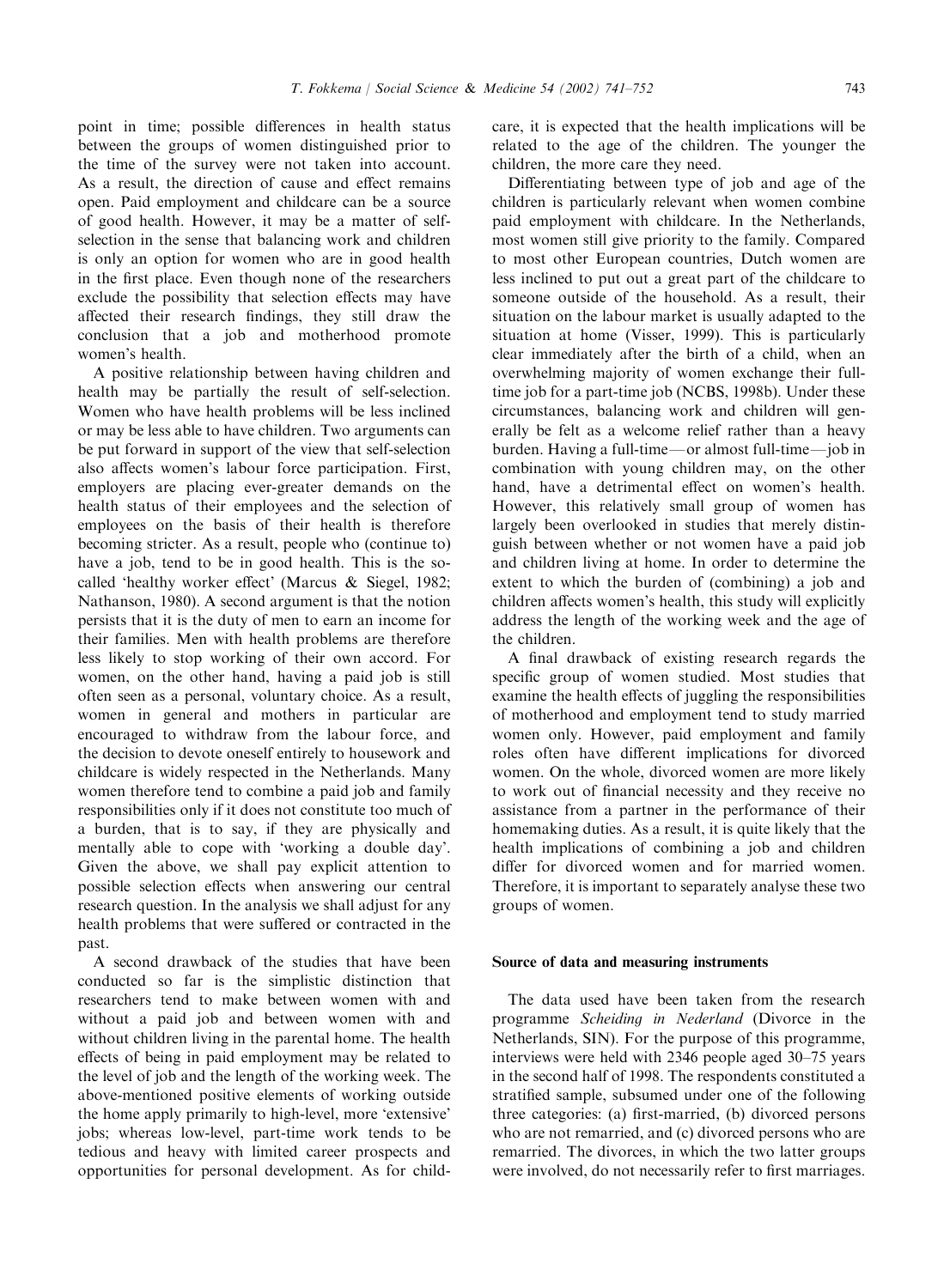The sample was drawn from the population registers of 19 municipalities of varying sizes from all parts of the Netherlands. For more details on the survey, see Kalmijn, De Graaf, and Uunk (2000).

Besides the number of marriages, information is gathered on the number of times respondents had cohabited three years or longer in the past and whether or not they live together with a partner at the time of interview. On the basis of this information, the respondents are regrouped into one of the following two categories: (1) married and unmarried cohabiting couples, for the first time or more, and (2) ever divorced (once or several times) living alone.

Since we are interested in the health implications of labour force participation and childcare, this article will deal exclusively with women aged 30–54. In the sample, data about all the relevant variables were available for 936 women. Given the possible substantial differences between women currently living with a partner (group 1,  $N = 431$ ) and previously partnered women currently living alone (group 2,  $N = 505$ ), separate analyses were carried out for these two categories. We shall not take into consideration the number of times these women were married or lived in a consensual union, nor shall we make a distinction between marriage and extra-marital cohabitation when addressing existing or past relationships. For the sake of simplicity, we shall speak of married women when referring to women who currently have a partner and of divorced women when referring to women who currently do not have a partner.

In the SIN survey, respondents were asked to assess their state of health, the dependent variable in this paper. The question was formulated as follows: ''How would you rate your general state of health?'' The answer categories were: (1) bad, (2) not too good, (3) reasonable, (4) good, and (5) very good. Although there are several drawbacks to this subjective health indicator, it appears to be an accurate predictor of mortality and it correlates strongly with various objective health measures (Deeg, 1998; Idler  $\&$ Benyamini, 1997).

The two following dichotomous variables were included with regard to women's paid employment and family responsibilities: the variable work, indicating whether the woman concerned had a paid job, and the variable children, indicating whether the woman in question had one or more children. These two variables were further subdivided. The category of working women was decomposed by the average number of hours a week in paid employment. Four categories were distinguished: (1)  $1-11$  h; (2)  $12-23$  h; (3)  $24-35$  h; and (4) 36 h or more. Since the number of hours women work outside the home correlates highly with their job level, this latter factor has not been included in the analyses.

The variable children was broken down on the basis of the age of the youngest child. The following four categories were distinguished: (1) 0–4 years; (2) 5–12 years; (3) 13–18 years; and (4) 19 years or older. This classification is based on the assumption that caring duties diminish as children growolder. The last category consists mainly of women whose children have already left the parental home.

As mentioned, we are interested in the effects of paid employment and childcare on women's health. Since women's state of health can, in turn, affect their decisions to participate in the labour market or to have children, the analyses will adjust for past differences in state of health between the groups of women. In order to measure the existence of past health problems, the SIN survey asked respondents whether they suffered from chronic physical diseases or disabilities that impair their activities of daily living.<sup>6</sup> Their answers ( $0 = no$ ; 1 = yes) resulted in the dichotomous variable chronic disease/ disability. The respondents were also asked whether they had ever received treatment from a medical consultant for a period of three months or more, resulting in the creation of the dichotomous variable prolonged medical treatment with a value of 1 for women who had undergone such treatment and a value of 0 for those who had not.

The analyses were also adjusted for differences by the woman's age (30–54 years) and by her educational level. This adjustment is necessary because both the state of health itself and the health determinants may be correlated with these two variables. Numerous studies, for example, have shown that people's health deteriorates as they grow older and that the more highly educated are in better health than people with a low level of education (Fengler, Joung, & Mackenbach, 1997; De Klerk & Hessing-Wagner, 1999; Pot & Deeg, 1997). In addition, highly educated women tend to be more active in the labour market, whereas lesser-educated and younger women are more likely to be housewives (Latten & Cuijvers, 1994; Liefbroer & Dykstra, 2000). The level of education was measured with the aid of two questions. Respondents were first asked their highest level of education when they left full-time education. They were then asked whether they had continued their education later in life, and if so which level of education they had ultimately attained. Seven categories were distinguished for both questions, ranging from 'primary education or lower' to 'university education'. Where the level ultimately attained was

<sup>&</sup>lt;sup>6</sup>Those who reported a chronic disease/disability, were also asked from which age they have this health problem. It turns out that most of them suffer from a chronic illness for quite a long time (mean duration: 12 years).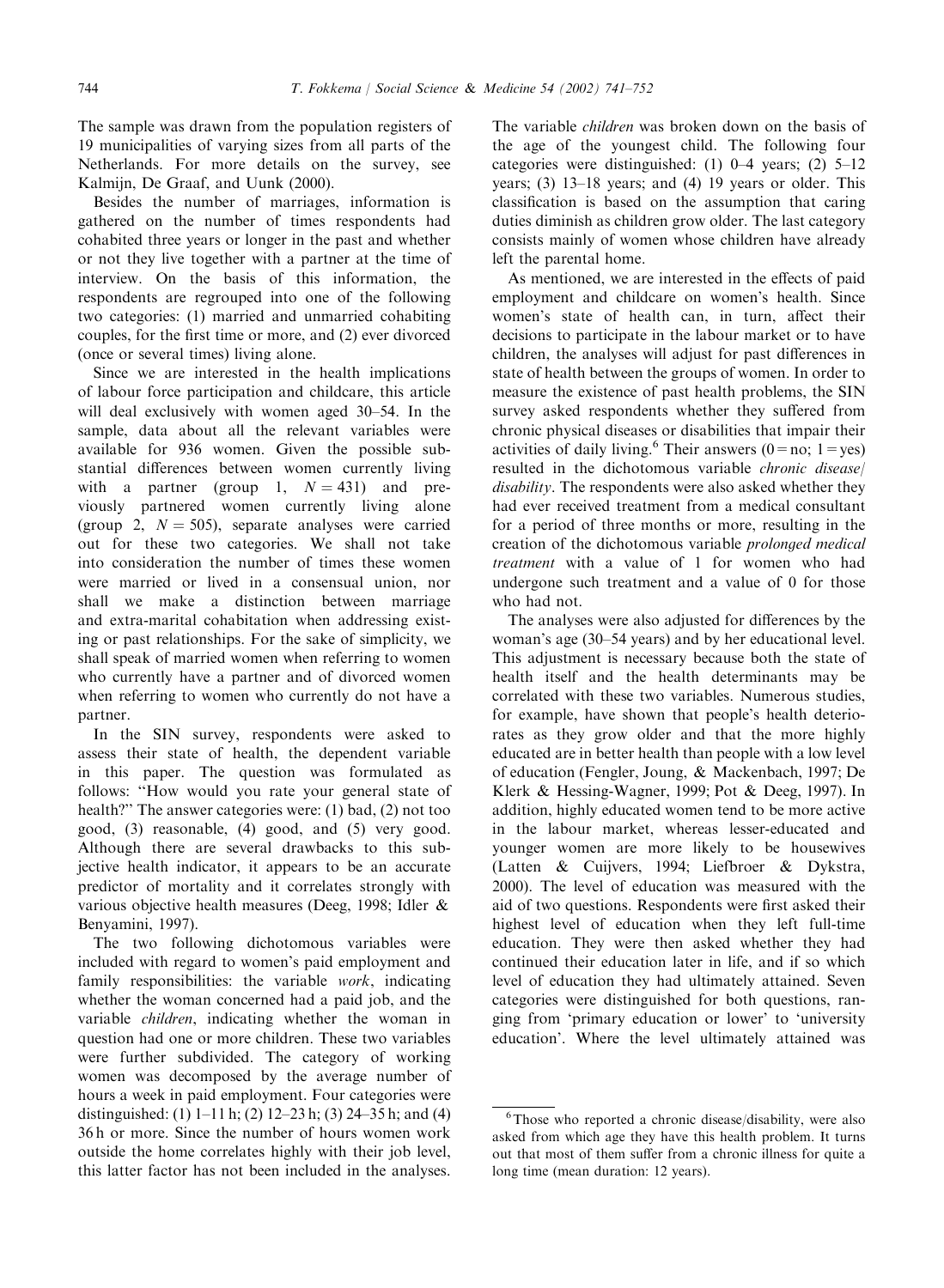Table 1 Percentage distribution of independent variables (column percentages)<sup>a</sup>

|                                                   | Total<br>$(N = 936)$ | Married<br>$(N = 431)$ | Divorced<br>$(N = 505)$ |
|---------------------------------------------------|----------------------|------------------------|-------------------------|
|                                                   |                      |                        |                         |
| Married $(\%$ yes)                                | 46.0                 | 100.0                  | 0.0                     |
| Employed $(\%$ yes)                               |                      |                        |                         |
| No job                                            | 32.8                 | 36.2                   | 29.9                    |
| Working $1-11$ h                                  | 6.1                  | 7.4                    | 5.0                     |
| Working 12-23 h                                   | 18.1                 | 21.6                   | 15.0                    |
| Working 24-35h                                    | 20.3                 | 16.9                   | 23.2                    |
| Working 36h or more                               | 22.8                 | 17.9                   | 26.9                    |
| Children                                          |                      |                        |                         |
| Never had children                                | 15.3                 | 10.2                   | 19.6                    |
| Youngest child 0-4                                | 10.1                 | 16.3                   | 4.8                     |
| Youngest child 5-12                               | 24.5                 | 30.9                   | 19.1                    |
| Youngest child 13-18                              | 20.6                 | 17.7                   | 23.1                    |
| Youngest child $19+$                              | 29.5                 | 24.9                   | 33.4                    |
| Chronic disease or physical disability $(\%$ yes) | 24.5                 | 23.2                   | 25.5                    |
| Prolonged medical treatment in past $(\%$ yes)    | 35.1                 | 36.0                   | 34.5                    |
| Age                                               |                      |                        |                         |
| $30 - 34$ years                                   | 9.2                  | 11.1                   | 7.5                     |
| $35 - 39$ years                                   | 19.8                 | 22.3                   | 17.6                    |
| $40-44$ years                                     | 26.0                 | 28.8                   | 23.8                    |
| $45-49$ years                                     | 24.5                 | 20.2                   | 28.1                    |
| $50 - 54$ years                                   | 20.5                 | 17.6                   | 23.0                    |
| Level of education attained                       |                      |                        |                         |
| Primary education or less                         | 4.2                  | 3.0                    | 5.1                     |
| Lower vocational training                         | 16.5                 | 17.4                   | 15.6                    |
| Secondary education                               | 14.3                 | 15.3                   | 13.5                    |
| Intermediate vocational training                  | 25.4                 | 26.5                   | 24.6                    |
| Higher education                                  | 9.7                  | 7.7                    | 11.5                    |
| Advanced vocational training                      | 21.0                 | 21.8                   | 20.4                    |
| University education                              | 8.9                  | 8.4                    | 9.3                     |

<sup>a</sup> Source: SIN '98.

higher than the level achieved in full-time education, the highest level attained was decisive.

Table 1 presents descriptive information on each of the independent variables. At first glance, the employment status of married women is the most striking. The percentage of married women in paid employment (64%) is much higher than the national average (45%), as mentioned in the introductory section. Aside from the differences in the age group considered $-30-55$ compared with  $15-65$ —one must realise that paid jobs of less than 12 h a week are not included in the national statistics. In our sample, more than 7% of the married women works less than 12 h a week. Furthermore, Table 1 shows that the differences in characteristics between married and previously married women are in accordance with the research results regarding women's likelihood of divorce. Compared to their married counterparts, divorced women are highly educated, more often childless, and less likely to have very young children. It is interesting that the health status of women does not seem to play a key role in the likelihood of divorce. A more or less similar percentage of past health problems are found among both married and divorced women.

#### Results

## Work and health

In the upper part of Table 2, columns 1 and 3 show the average state of health (range: 1 (bad)–5 (very good)) of married and divorced women, respectively, in relation to the average number of hours worked outside the home per week and adjusted for differences in age and level of education. There were clear differences in state of health between working and non-working women: women in paid employment tend to be in better health than full-time housewives  $(F = 49.16, p < 0.001)$ . Although this applies to both married and divorced women, health differences between working and nonworking women are much greater within the group of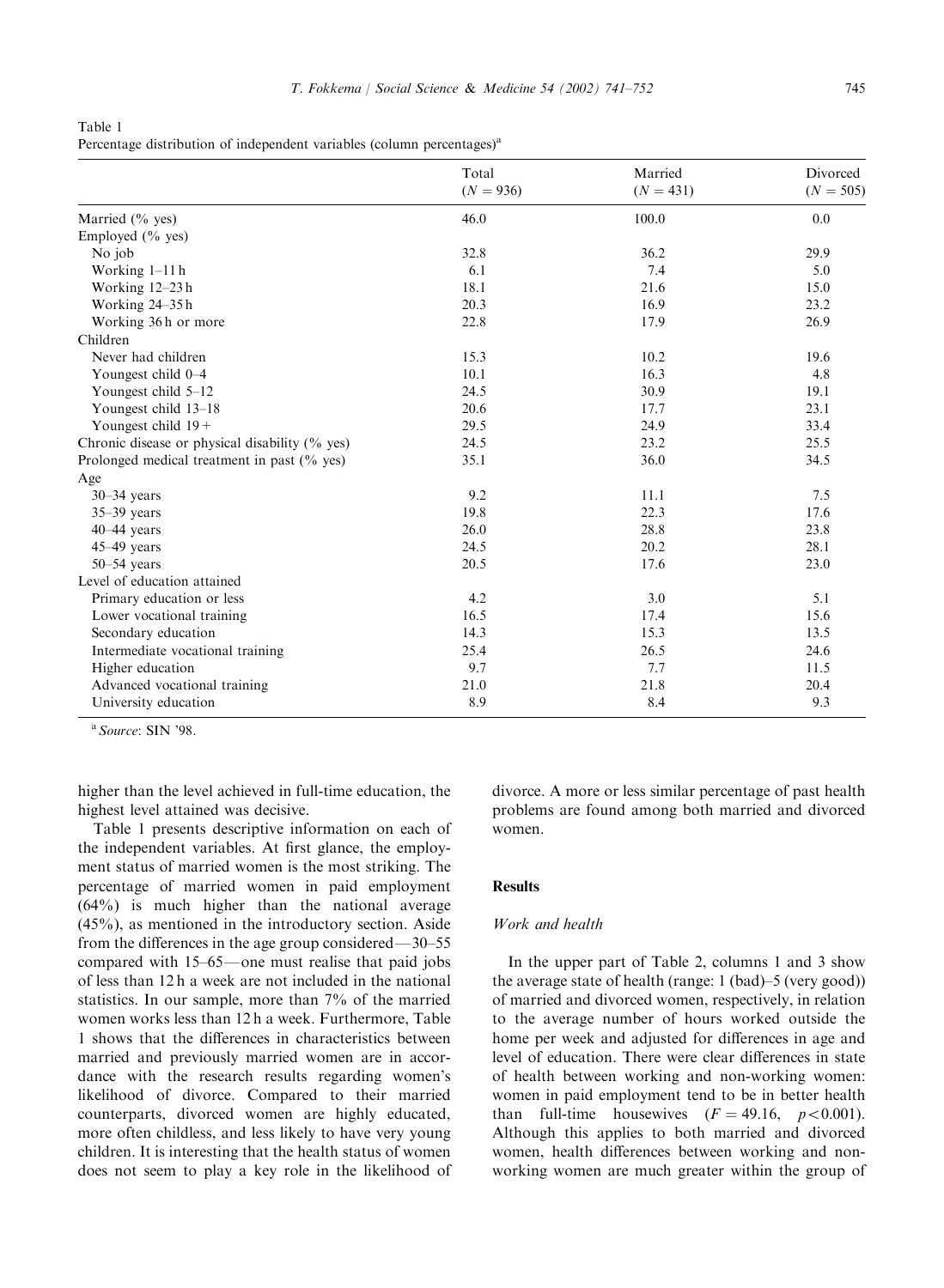Married  $(N = 431)$  Divorced  $(N = 505)$ adj. for age and education (1) adj. for age, education and previous health problems (2) adj. for age and education (3) Adj. for age, education and previous health problems (4) Employment status Having a job 3.98 3.98 3.93 3.90 3.83 Working 1–11 h 3.85 3.87 3.92 3.98 Working 12–23 h 4.01 4.01 3.97 3.93 3.90 Working 24–35 h 3.95 3.96 3.85 3.96 3.85 Working 36 h or more 4.00 3.92 3.81 3.73  $N_o$  job 3.50 3.74 3.50 Motherhood status Having children 3.88 3.87 3.75 3.74 3.74 Youngest child 0–4 3.87 3.89 3.70 3.73 Youngest child 5–12 3.95 3.89 3.81 3.79 Youngest child 13–18 3.87 3.83 3.80 3.74 Youngest child  $19+$  3.88 3.89 3.76 3.76 3.74 Never had children 3.58 3.58 3.70 3.65 3.68 3.68

Average state of health (range: 1–5) among married and divorced women in the 30–54 year age group, by employment and motherhood status, adjusted for differences in age and education and health differences in the past<sup>a</sup>

 $a$  Source: SIN '98.

divorced women (married:  $F = 14.84$ ,  $p < 0.001$ ; divorced:  $F = 39.97$ ,  $p < 0.001$ ). Within the group of working women, on the other hand, there appeared to be no significant differences in state of health. This means that the average number of hours worked per week is not related to good or poor health. Differences in the state of health between married and divorced women are greatest among those who do not have a job outside the home and among those who work more than 36 h a week. In both cases divorced women are in poorer health (no job:  $F = 7.20$ ,  $p < 0.01$ ; 36 h or more:  $F = 3.26, p < 0.10$ .

Two explanations can be put forward for the health differences between working and non-working women. One can either argue that working outside the home promotes women's health (the health effect) or that enjoying good health enables women to have a job outside the home (self-selection). Comparing columns 1 and 3 with columns 2 and 4, respectively, shows that both explanations are likely to be valid. In columns 2 and 4 the relationship between having a paid job and one's state of health is adjusted for the two measures of health differences in the past. It appears that health differences between working and non-working women are much smaller after adjustment has taken place. On average, women who have suffered chronic diseases/ disabilities and/or prolonged medical treatment in the past are less likely to have a paid job, or else they have a 'small' part-time job of less than 12 h a week. More 'extensive' jobs, on the other hand, tend to be performed by women who have not had health problems in the

past. However, health differences between working and non-working women remain significant (married:  $F = 8.12$ ,  $p < 0.01$ ; divorced:  $F = 17.45$ ,  $p < 0.001$ ). In other words, apart from the fact that healthy women are better able to participate in the labour force, having a job also appears to promote women's health.

# Children and health

In the lower part of Table 2, columns 1 and 3 show that on average women with children are in better health than women without children  $(F = 6.01, p < 0.05)$ . However, this correlation is only significant in the case of married women (married:  $F = 6.04$ ,  $p < 0.05$ ; divorced:  $F = 1.07$ ,  $p = 0.302$ ). When these figures are adjusted for health problems in the past (see columns 2 and 4), we see that the differences in health status may be partially attributed to selection effects: women without past health problems are more likely to decide to have children. However, there still appear to be differences in health between married mothers and childless married women ( $F = 2.87$ ,  $p < 0.10$ ). In other words, apart from the fact that women's state of health appears to be one of the factors determining whether or not they have children, caring for children appears to have a beneficial effect on the health of married women. Furthermore, caring for young children does not seem to put a heavier strain on women's health than caring for older children. The health status of mothers is barely affected by the age of the youngest child. Finally, the greatest health differences between married and divorced women are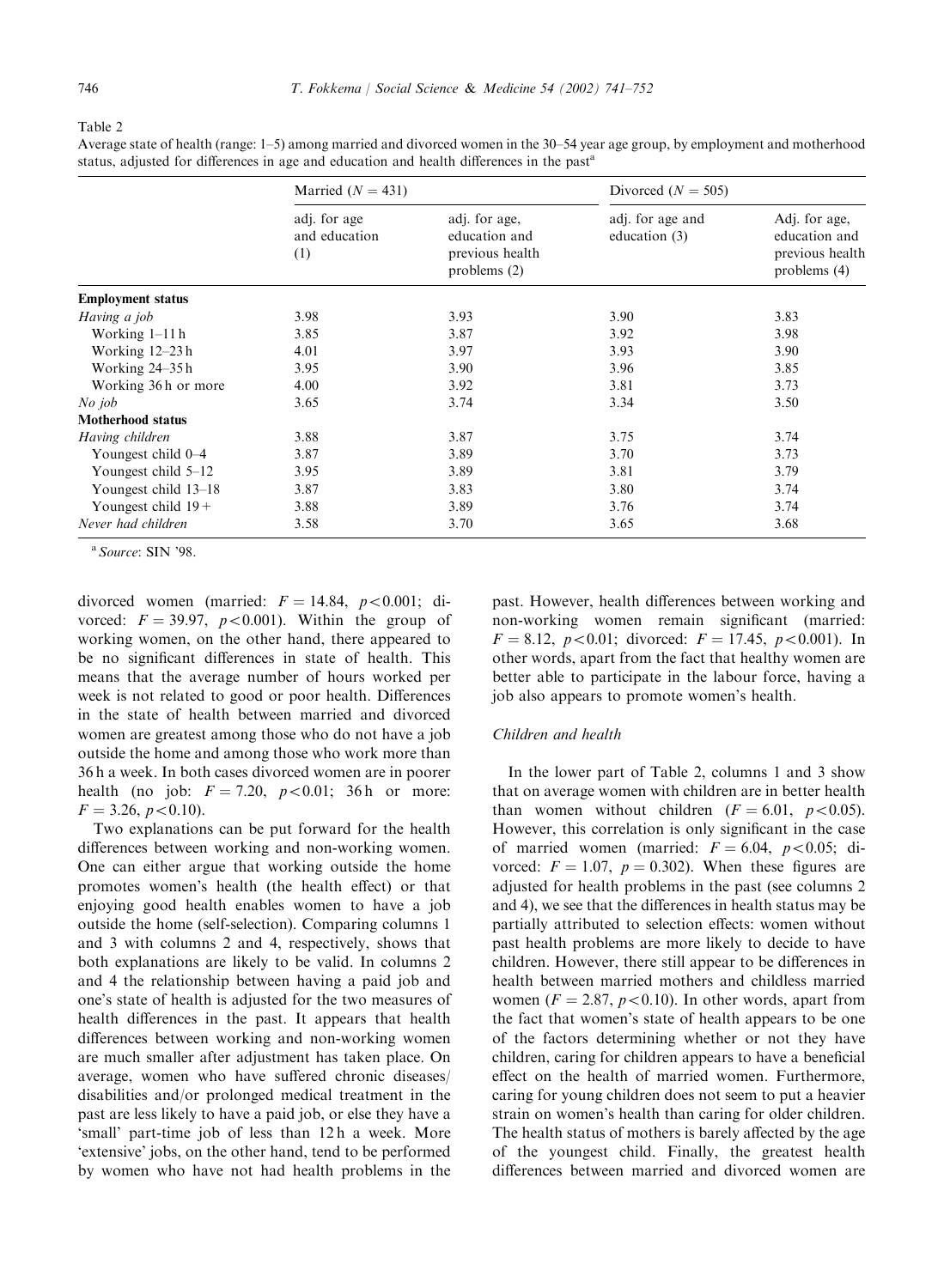found within the group of mothers with the oldest or the youngest children, with divorced women in poorer health. These differences are not significant, however.

## Combining work and children in relation to health

We have seen above that having a paid job appears to promote the health of both married and divorced women, regardless of the average number of hours worked per week. However, whether or not these working women also take care of (young) children was not taken into consideration. The positive effect of labour force participation on women's health could therefore be related to the fact that in most cases their employment circumstances are compatible with the situation at home. This could mean that most women who work outside the home are either childless or have older children, whereas most mothers with young children have (temporarily) given up their jobs, or have a part-time job that can be easily combined with their caring duties. In the latter case, a job may be a welcome change from the lives these women lead—and thus beneficial to their health—rather than a heavy additional burden. In order to determine whether this is actually the case, we have examined health differences between women based on the pressures of balancing 'babies and briefcases'. Figs. 1 and 2 present the average

 $4.4$ 

 $4.2$ 

state of health of married women in relation to both their employment and family situation, controlling for age and educational differences (Fig. 1) and previous health status (Fig. 2). Figs. 3 and 4 show similar results for divorced women.

What is immediately apparent from Figs. 1 and 3 is that the positive relationship between paid employment and health is manifested primarily among married and divorced mothers with children aged five and over. Health differences between working and non-working mothers are most marked when the children are over eighteen ( $F = 51.55$ ,  $p < 0.001$ ), followed by mothers whose youngest child is aged  $13-18$   $(F = 13.74,$  $p < 0.001$ ). The smallest, yet significant health differences are found among mothers whose youngest child is aged 5–12 ( $F = 4.07$ ,  $p < 0.05$ ). Comparing Figs. 1 and 3 with Figs. 2 and 4, respectively, shows that these health differences may be attributed in part to health selection: in order to be able to combine a job with caring for children, women need to enjoy good health. After adjustment for this fact, the health differences found between working and non-working mothers with a youngest child aged 5–12 years is no longer significant. However, if the youngest child is older than twelve, health differences persist (age youngest child nineteen years or older:  $F = 22.20$ ,  $p < 0.001$ ; age youngest child 13–18 years:  $F = 11.33, p < 0.01$ ). So, combining a job

 $\blacksquare$ no iob

employed 1-23 hours a week □employed 24+ hours a week



Fig. 1. Health differences among married women in the 30–54 year age group, by family and job situation, adjusted for differences in age and education.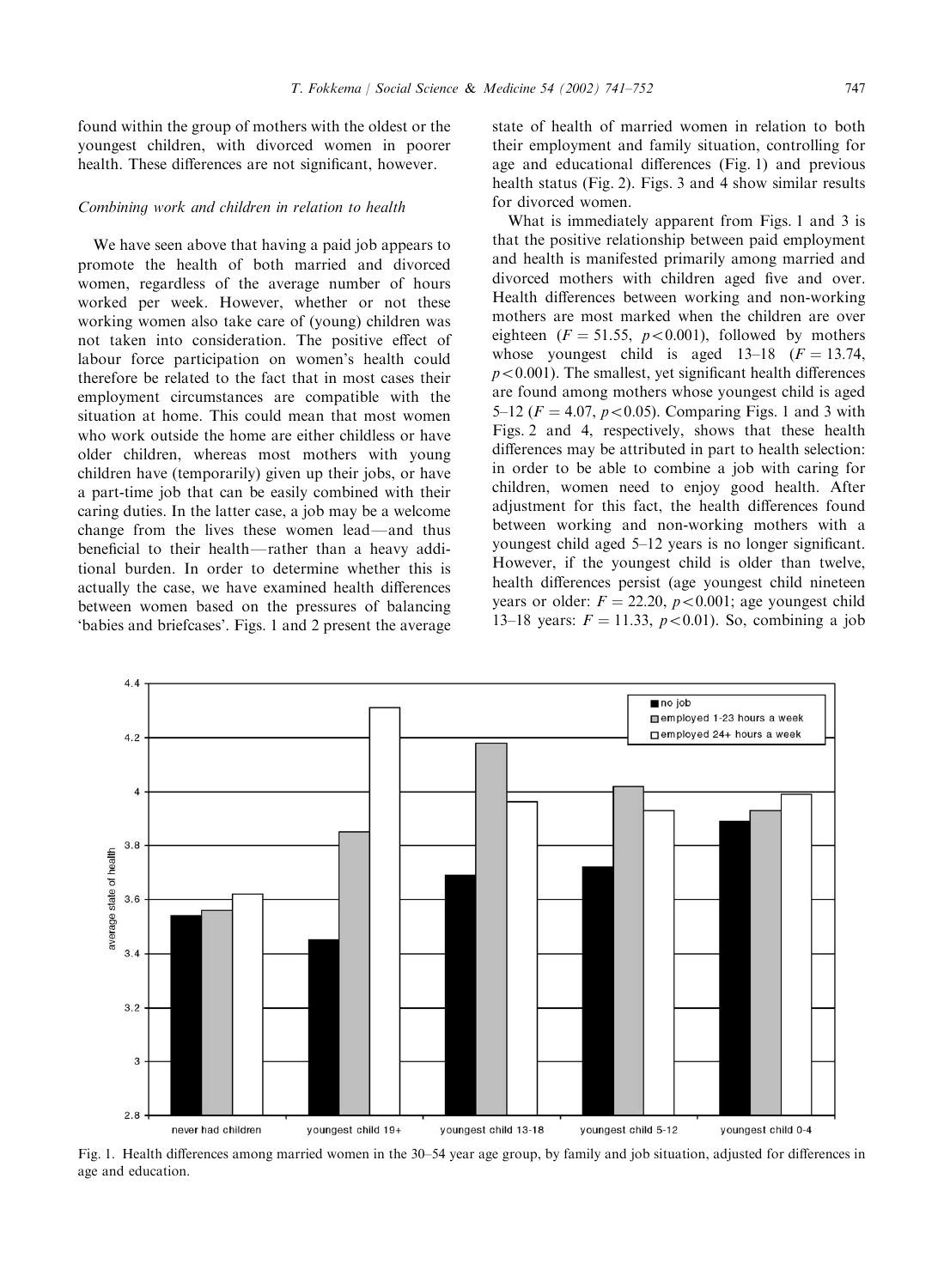

Fig. 2. Health differences among married women in the 30–54 year age group, by family and job situation, adjusted for differences in age and education and health differences in the past.



Fig. 3. Health differences among divorced women in the 30–54 year age group, by family and job situation, adjusted for differences in age and education.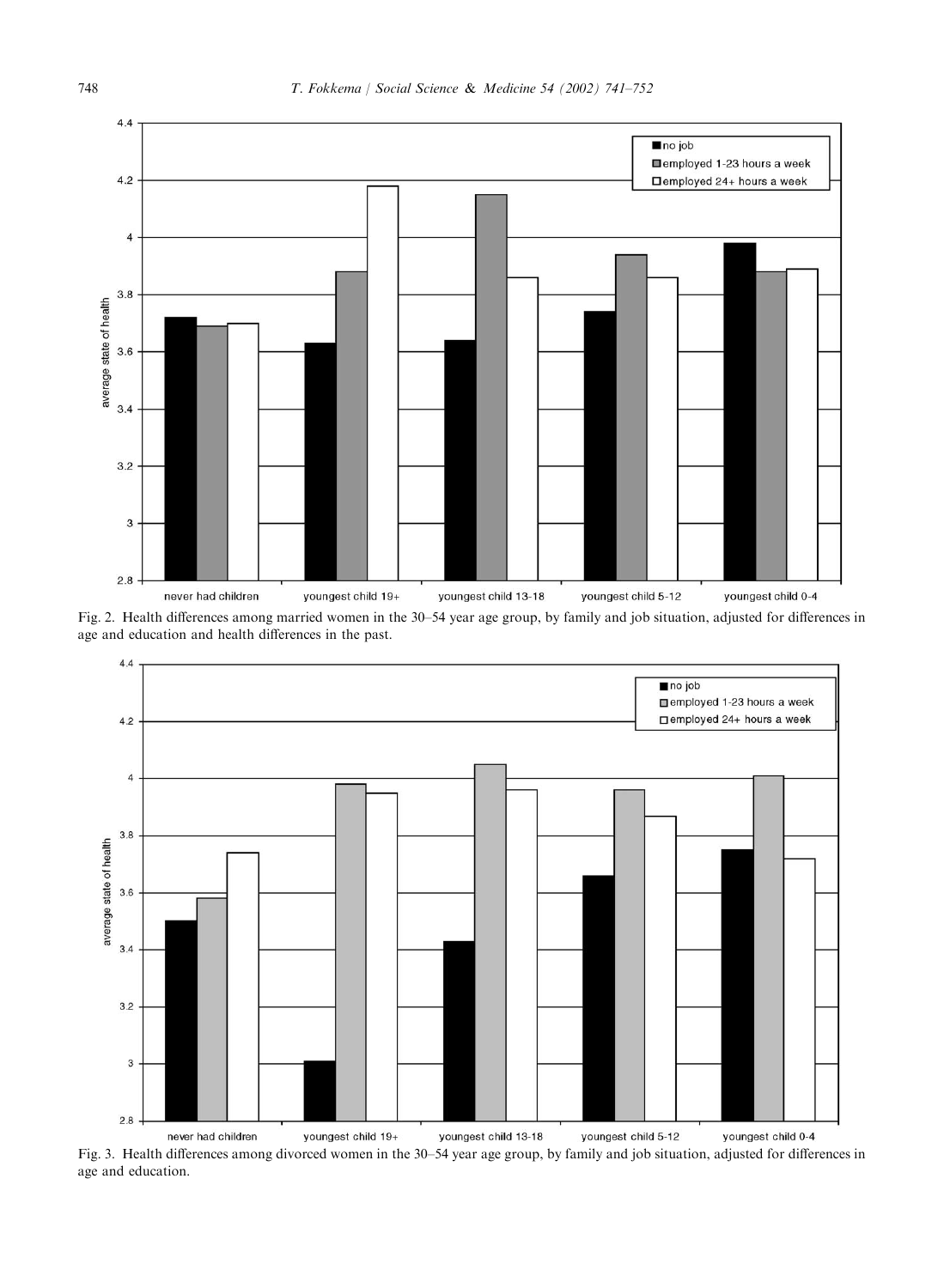

Fig. 4. Health differences among divorced women in the 30–54 year age group, by family and job situation, adjusted for differences in age and education and health differences in the past.

with caring for children older than four is not detrimental to the health of married and divorced women. In fact, balancing these responsibilities appears to promote health once the children have left primary school. Upon closer examination, we see that the work–childcare combination promotes health most strongly among women with a part-time job of less than 24 h a week. These jobs appear to be most compatible with homemaking duties. The only exception is found among married women with adult children, most of who live outside the home. The positive effect on the health of these women is strongest for those in paid employment for an average of 24 or more hours per week. It is likely that children in this age group require so little care that these responsibilities do not conflict with a longer working week.

The situation is different for mothers with one or more children under five. Health differences between married working and non-working mothers are not significant with young children. In this group, the average state of health of women in paid employment is only fractionally higher (Fig. 1), and after adjustment for health problems in the past fractionally lower (Fig. 2) than that of women without a job. This suggests that the advantages of working outside the home are 'disrupted' by the pressures of having to combine a job with childcare. However, substantial health differences do exist among divorced mothers with young children. On average, divorced mothers of preschool children with a part-time job of less than 24 h a week are in better health than divorced women who do not combine childcare and a paid job (Fig. 3), the more so after these figures are adjusted for health problems in the past (Fig. 4). Differences in health status are not found between full-time housewives and divorced mothers of preschool children with a job of at least 24 h a week. However, if health problems in the past are taken into account, the average previous state of health of the latter turns out to be better. In other words, divorced young mothers who succeed in combining childcare with a long working week tend to be physically robust.

A final noteworthy finding was that labour force participation was not associated with the health of married and divorced women without children. Among married childless women, this is also the case prior to adjustment for health problems in the past. Although paid employment appears to have a positive effect on the health of divorced women without children-working women in general, and those with a long working week in particular, tend to enjoy better health—this effect disappears following adjustment for health problems in the past. Those who are in good health tend to work on average 24 or more hours a week.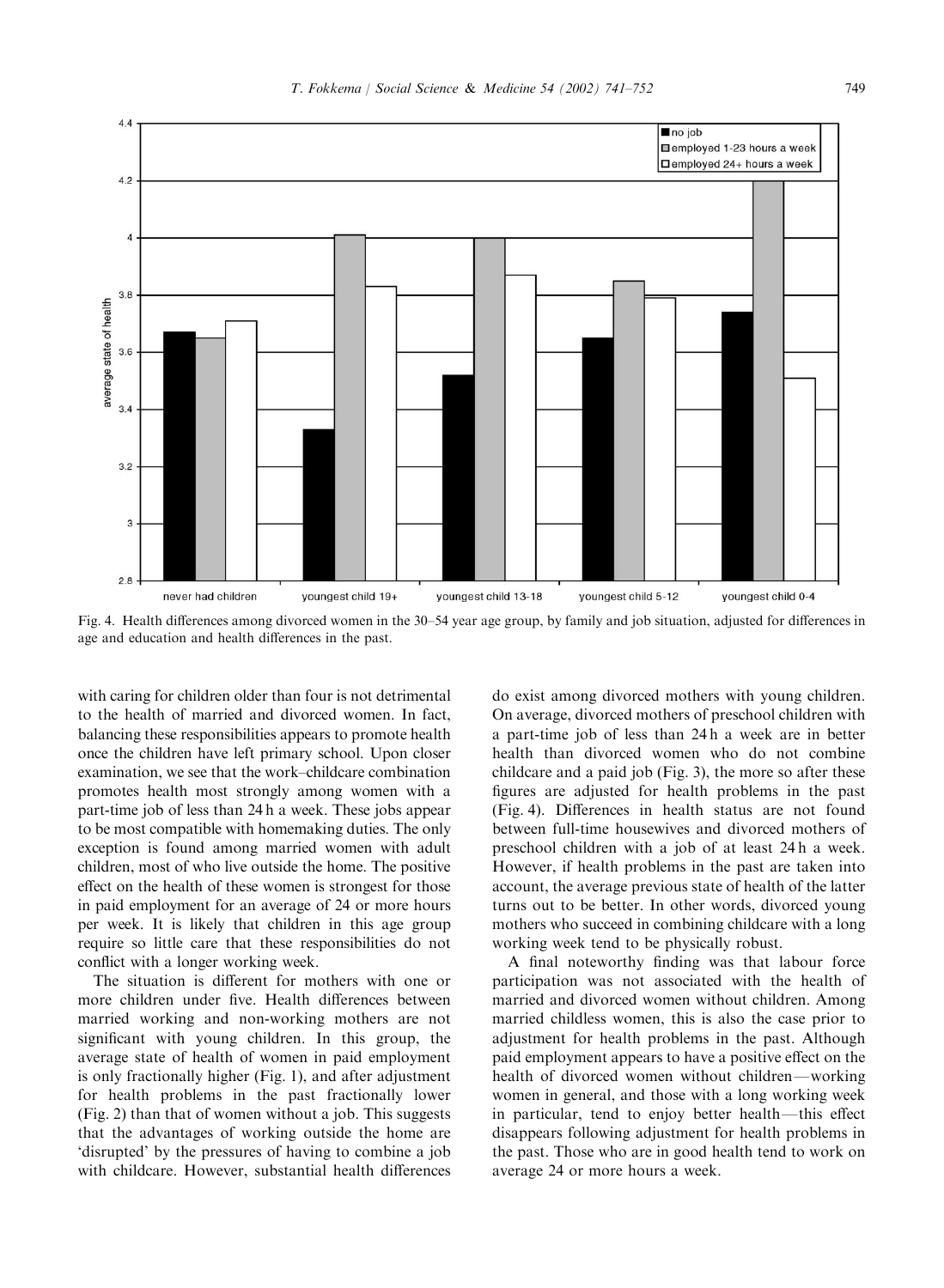# Summary and discussion

This article clearly shows that having a job and children is positively correlated to women's health in the Netherlands. Women in paid employment enjoy better health than full-time housewives, and mothers are healthier than women without children. At first glance, this finding does not come as a surprise. After all, numerous earlier studies have arrived at the same conclusion. However, our research is significant in that it differs substantially from past studies on a number of points.

The first difference is that our analysis has adjusted for health problems suffered in the past. This sheds light on the question of causality: Does having a job and caring for children have a beneficial effect on women's health (the health effect), or conversely, does good health enable women to combine childcare with a job (selection effect)? Although most previous studies have used cross-sectional data without adjusting for past health differences between the groups of women distinguished, they tend to attribute the positive correlations found entirely to health effects. Our research has called these conclusions into question. It has found that the positive relationships between paid employment and health as well as between having children and health are partly the result of self-selection: a higher proportion of women who participate in the labour force and who have ever had children have not had health problems in the past.

A second important difference is that, whereas past studies tended to focus on married women only, our study also included divorced women. When these two groups of women are compared, we see first and foremost that caring for children appears to have a beneficial effect on the health of married women in particular. There were no significant health differences between single divorced women with and without children. The positive effect of childcare on health may be 'disturbed' for divorced mothers because they are unable to share caring duties with a partner. The positive health effect of labour force participation, on the other hand, is stronger among divorced women. Divorced women appear to derive more benefit from the positive aspects of having a job. These advantages include forging social contacts and earning an income. For divorced women, unlike married women, these kinds of advantages are more difficult to achieve if they do not have a paid job. To strengthen this argument, further analyses are needed in which social networks and material circumstances are included as possible intervening variables between paid employment and health outcomes (Arber, 1997).

A third difference between our study and previous research is that the current study has examined the degree to which the health effects of working and caring differ, depending on the length of the working week and on the age of the children. We found that these effects hardly differ when they are examined separately. Women's health is promoted quite simply either because they are active in the labour market (married and divorced women) or because they take care of their children (married women). This is not the case when childcare is combined with a job. Once the children of both married and divorced women have reached the age of five, the job-child combination is highly correlated with good health, irrespective of the number of hours worked per week. However, for mothers of children aged 5–12, this positive correlation seems largely to be the result of self-selection: healthy women are most likely to combine childcare with a full-time or part-time job; the combination hardly promotes the health of women in this category. Finally, the health of mothers with one or more children under the age of five is neither negatively nor positively affected by paid employment if they are married. For those who are divorced, combining childcare with a part-time job (less than 24 h per week) appears to be most conducive to good health.

This latter finding is particularly interesting in light of the recent debates regarding plans of the Dutch government to oblige single mothers on social security with preschool age children to enter the labour force. Since 1996, single mothers on social security with children over four years have been required by Dutch lawto enter the labour market; single mothers with one or more children under the age of five have so far not been required to find a job (Jehoel-Gijsbers, 1998). However, last year the Dutch government announced plans obliging them to participate in the labour force for a minimum of 20–24 h a week. Opponents of the bill argue that this job-child combination will have a detrimental effect on the health of these women. They point out that caring for young children, combined with paid employment, will put too much of a strain on most divorced women. The findings of our study do not support this argument. A paid job even appears to have a beneficial effect on the health of young, divorced mothers, as long as their working week is short (less than 24h a week). Taking care of very young children combined with an 'extensive' job, on the other hand, does not improve the health of divorced women. This combination is mainly found among those women who had on average the fewest health problems at an earlier stage of their life. Finally, the current study has only examined possible direct effects of labour force participation, childcare and a combination of the two on women's health. Combining work and children may well take a heavy toll on women, the harmful health effects of which may not manifest themselves until a later date. We propose that future research address this issue.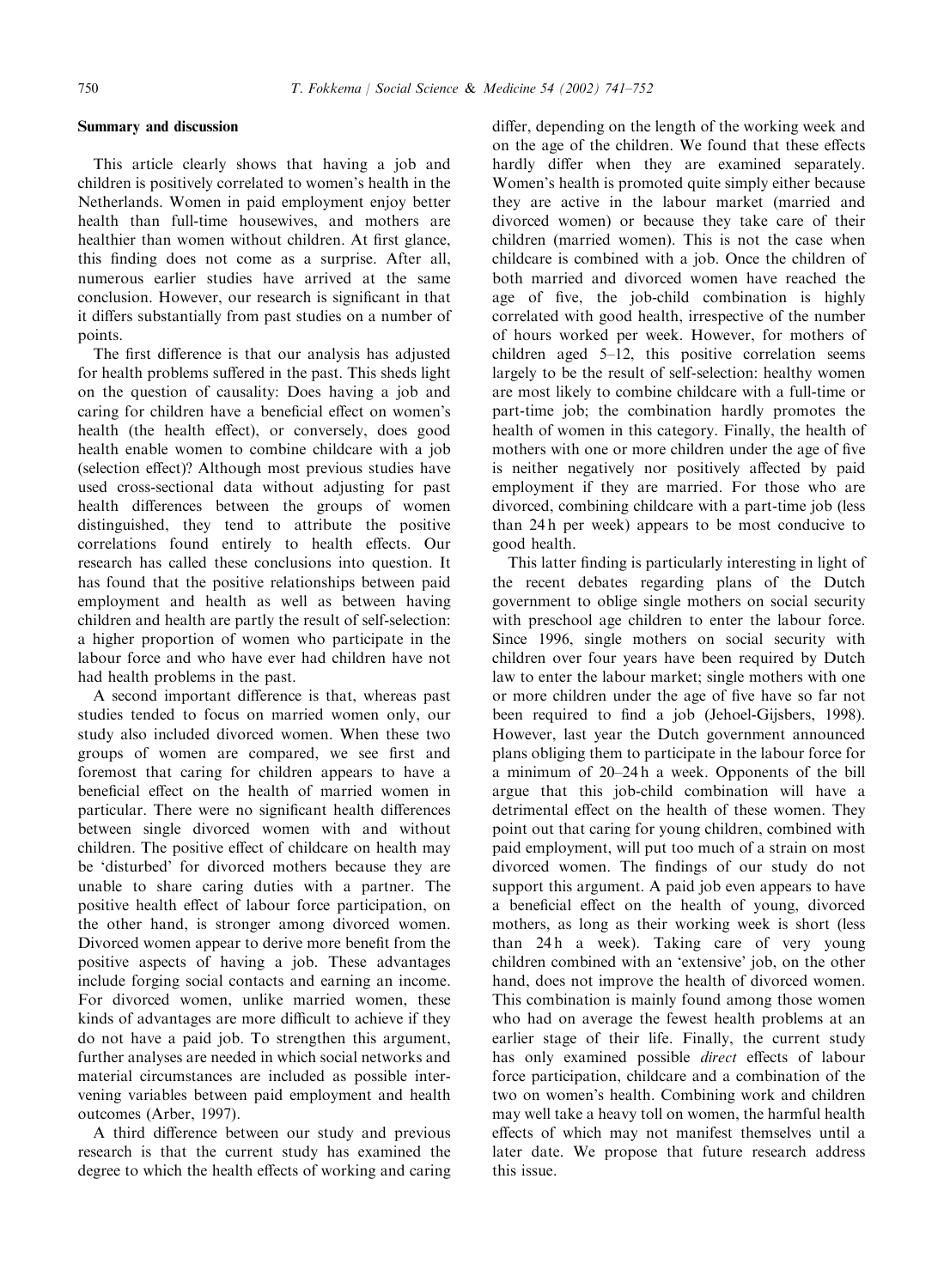## Acknowledgements

This research was supported by a grant from the Dutch Organisation for the Advancement of Science (NWO, no.: 510-05-605). I would like to thank Sara Arber, Pearl Dykstra and Myriam Khlat and two anonymous referents for their useful comments on an earlier version of this paper.

## **References**

- Arber, S. (1997). Comparing inequalities in women's and men's health: Britain in the 1990s. Social Science and Medicine, 44, 773–787.
- Baruch, G. K., Biener, L., & Barnett, R. C. (1987). Women and gender in research on work and family stress. American Psychologist, 4, 130–136.
- Bekker, M. (1995). Werk en kinderen: Dubbele belasting of een gezonde combinatie? [Work and children: A double burden or a healthy combination?]. Tijdschrift voor Vrouwenstudies, 16, 397–412.
- Deeg, D. J. H. (1998). Ervaren gezondheid verschilt naar tijd en plaats [Self-rated health differs across time and place]. In M. I. Broese van Groenou, D. J. H. Deeg, C. P. M. Knipscheer, a G. J. Ligthart (Eds.), VU-Visies op Veroudering (pp. 131–136). Amsterdam: Thela Thesis.
- De Klerk, M., & Hessing-Wagner, J. (1999). Gezondheid, welbevinden en het gebruik van zorgvoorzieningen [Health, wellbeing and use of social and community services]. In M. M. Y. de Klerk, & J. M. Timmermans (Eds.), Rapportage ouderen 1998 (pp. 109–145). The Hague: SCP.
- Fengler, M., Joung, I. M. A., & Mackenbach, J. P. (1997). Sociaal-demografische kenmerken en gezondheid: Hun relatief belang en onderlinge relaties [Socio-demographic indicators and health: Their relative importance and interrelationships]. In J. P. Mackenbach, & H. Verkleij (Eds.), Volksgezondheid Toekomst Verkenning 1997 II: Gezondheidsverschillen (pp. 49–67). Bilthoven/Maarssen: Rijksinstituut voor Volksgezondheid en Milieu/De Tijdstroom.
- Groenendijk, H. (1998). Werken en zorgen: De moeite waard. Een onderzoek naar het welbevinden van buitenshuis werkende moeders [A job and children: Well worthwhile. A study into the wellbeing of working mothers]. Ph.D. thesis, Erasmus University Rotterdam. Utrecht: Uitgeverij Jan van Arkel.
- Guérin, A., De Heus, P., & Diekstra, R. (1997). Is het gezond om werk en kinderen te combineren? [Is it healthy to combine work and children?]. Tijdschrift voor Arbeidsvraagstukken, 13, 200–215.
- Idler, E. L., & Benyamini, Y. (1997). Self-rated health and mortality: A review of twenty-seven community studies. Journal of Health and Social Behavior, 38, 21–37.
- Jehoel-Gijsbers, G. (1998). Combineren, hoe doe je dat alleen? [Combining a job and children, howdo you manage this alone?]. In E. Wierda (Ed.), Naar een nieuw sociaal contract in de 21ste eeuw (pp. 105–118). The Hague: Ministerie van Sociale Zaken en Werkgelegenheid.
- Kalmijn, M., & De Graaf, P. (1999). Contacten tussen gescheiden vaders en hun kinderen [Contacts between divorced fathers and their children]. Utrecht/Nijmegen: Universiteit Utrecht/Nijmegen, Vakgroep Sociologie.
- Kalmijn, M., De Graaf, P. M., & Uunk, W. (2000). Codeboek van het survey Scheiding in Nederland 1998 [Codebook of the survey Divorce in the Netherlands 1998]. Utrecht: ICS.
- Knijn, T. (1992). Balanceren op ongelijke leggers: Veranderingen in zorg- en arbeidsverhoudingen tussen de seksen [Balancing on asymmetric bars: Changes in the division of labour and caring between the sexes]. Tijdschrift voor Vrouwenstudies, 13, 497–509.
- Latten, J. J., & Cuijvers, P. (1994). Relatie en gezinsvorming in de jaren negentig [The formation of relationships and families in the 1990s]. Voorburg: Centraal Bureau voor de Statistiek.
- Liefbroer, A. C., Dykstra, P. A. (2000). Levenslopen in verandering: Een studie naar ontwikkelingen in de levenslopen van Nederlanders geboren tussen 1900 en 1970. Wetenschappelijke Raad voor het Regeringsbeleid, Voorstudies en achtergronden V107. The Hague: Sdu Uitgevers.
- Macintyre, S. (1992). The effects of family position and status on health. Social Science and Medicine, 35, 453–464.
- Marcus, A. C., & Siegel, J. M. (1982). Sex differences in the use of physician services: A preliminary test of the fixed role hypothesis. Journal of Health and Social Behavior, 23, 186–197.
- Menaghan, E. G., & Parcel, T. L. (1990). Parental employment and family life: Research in the 1980s. Journal of Marriage and the Family, 52, 1079–1098.
- Moreé, M. (1992). 'Mijn kinderen hebben er niets van gemerkt': Buitenshuis werkende moeders tussen 1950 en nu ['My children didn't notice a thing': Working mothers between 1950 and now]. Ph.D. thesis, University Leiden. Utrecht: Uitgeverij Jan van Arkel.
- Nathanson, C. A. (1980). Social roles and health status among women: The significance of employment. Social Science and Medicine, 14A, 463–471.
- NCBS. (1960). Volkstelling 1960. Voorburg/Heerlen: Centraal Bureau voor de Statistiek.
- NCBS. (1989). Enquête Beroepsbevolking 1989. Voorburg/ Heerlen: Centraal Bureau voor de Statistiek.
- NCBS. (1998a). Enquête Beroepsbevolking 1998. Voorburg/ Heerlen: Centraal Bureau voor de Statistiek.
- NCBS. (1998b). Vrouwen combineren werk en kinderen steeds vaker [Women are increasingly combining work and children]. In: Werken en leren 1998 (pp. 77–80). Deventer: Kluwer Bedrijfsinformatie.
- NCBS. (1999). Employment increases by 200 thousand in 1999. [Electronic publication, http://www.cbs.nl/en/services/pressreleases.]
- Pot, A. M., & Deeg, D. J. H. (1997). De gezondheidstoestand van ouderen [The health status of the elderly]. In J. P. Mackenbach, & H. Verkleij (Eds.), Volksgezondheid Toekomst Verkenning 1997 II: Gezondheidsverschillen (pp. 105–132). Bilthoven/Maarssen: Rijksinstituut voor Volksgezondheid en Milieu/De Tijdstroom.
- Pott-Buter, H., Tijdens, K., Plantenga, J., & Janssens, A. (1998a). Beroepsarbeid van vrouwen en mannen [Male and female paid employment]. In H. Pott-Buter,  $\&$  K. Tijdens